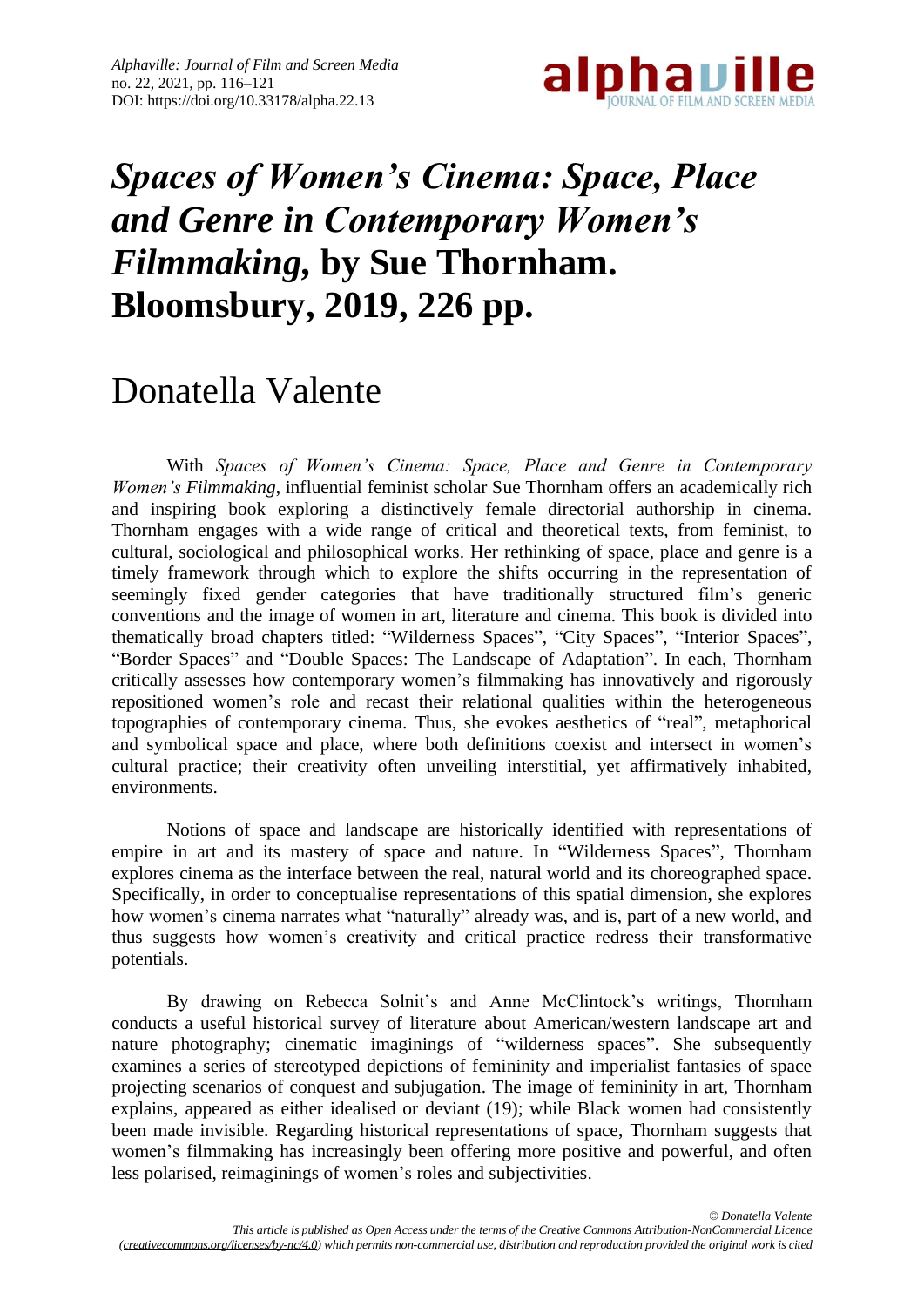For example, she examines the recalibrated generic conventions of the classically masculine film genre, the western. She firstly explores Kelly Reichardt's *Meek's Cutoff* (2010) and explains how the filmmaker's vision of women foregrounds their qualities such as leadership, determination and resilience. On the one hand, despite the difficulties they encounter whilst travelling, women can be seen as transcending the asperity of the wide-open frontiers of the western landscape; whilst the slow pace of the film also reveals their experience of an intense situated-ness, persistence of vision and self-awareness. Through the use of the square frame (1.33 aspect ratio), Reichardt conveys women's constricted vision, reflecting how, in the nineteenth century, women used to wear a bonnet that limited their view over the expanse of the American desert (25). This visual aspect helps to construe an aesthetic of landscape, characterised by spatial symmetry, which may be seen as synonymous with women's moral and psychological stability in transcending these spatial limitations. On the other hand, Reichardt's vision may connote women's perception of spatial immensity as limited and constraining. Thornham argues that this "closed-in quality of the landscape" emphasises women's immanence in space and focus on their mundane tasks (25); hence providing another perspective on their strength and resilience, as the film's cinematography also imbues nature with a sense of awe and tranquillity. I would argue that there is formal continuity with Reichardt's latest revision of the western, *First Cow* (2019), in which the traditional Academy ratio is deployed to construct a perception of space and nature, as if it were a canvas, this time for male resourcefulness and intimacy; in contrast, the travellers in *Meek's Cutoff* often appear to float through space in long shots.

The conventions of the western may be diffused and dispersed, as the tangible equilibriums between space and time—the films' slow narrative and spatial continuum seem to displace the traditional masculine physical heroics and fast-paced narratives. The filmmaker's depiction of space could be seen as a reflection of Simone de Beauvoir's "*dépaysement*" whereby, as Thornham mentions, when reading books de Beauvoir would "travel in the mind", so that "books displaced her from her own territory" (3).

Thus, Thornham suggests that the changing gender roles in society, and thus new subject positions, inspire contemporary women's cinema's reversal of generic conventions, as also attested to through her examination of cross-dressing in Maggie Greenwald's western, *The Ballad of Little Jo* (1993). The author draws on Marjorie Garber's theory of "progress narratives" and cultural anxieties (32), as the protagonist Jo defies any typical idea of woman or man in this re-envisioning of the genre. "Wilderness spaces" suggests that women's cinematic reconfigurations of space and place emphasise a female subjectivity situated both in familiar places and inhospitable spaces, playing both maternal and paternal roles, as Thornham's exploration of Debra Granik's dependable young heroine in *Winter's Bone* (2010) testifies. By redrawing the map of the symbolic western frontiers, the author reminds us that contemporary women's filmmaking posits the erosion of masculinity's old code of honour and that women's thoughtful spaces of reflection, projecting new mindscapes, can displace traditionally male linear narratives.

Thornham draws a historical map of gendered narratives in the chapter "City Spaces": the urban space of modernity structured by man is a space of culture, civilisation and rationality; in contrast, the space of nature, narrated as female, is pure, uncharted and potentially turning to wilderness. The author points out different perspectives and characterisations of space: the city has both public spaces and private places, where both men and women live, and of which they become custodians. If, for Deborah Parsons, women in the city of myth personify myth itself, for Elizabeth Mahoney city spaces can be considered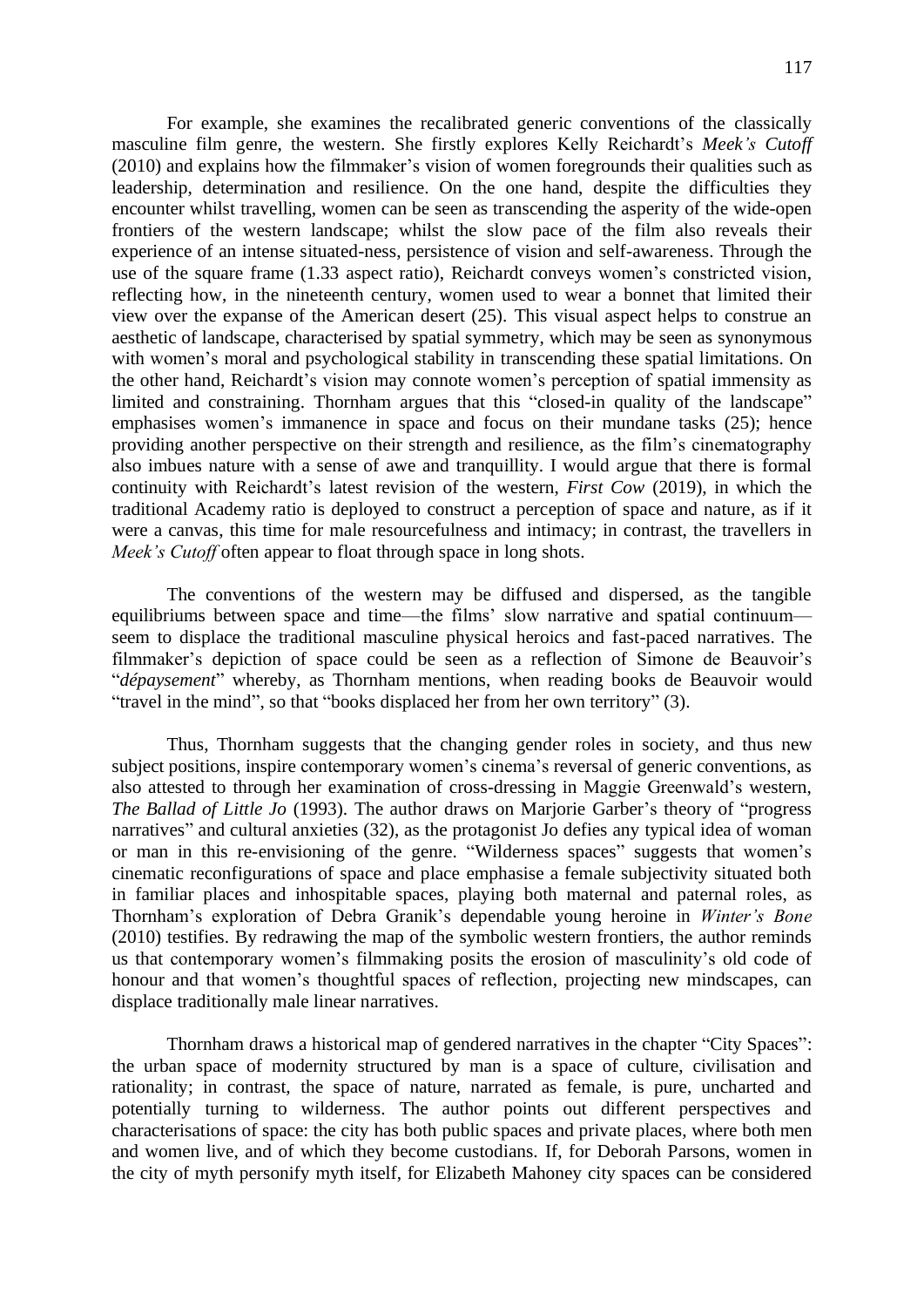both as geographical topographies and concept: "philosophical conceptions of time and space spatialize the feminine, and particularly the maternal body" (52), which may remind us of the continuous circular panning in Laura Mulvey's and Peter Wollen's seminal experimental film *Riddles of the Sphinx* (1977).

Thornham alludes to the difficulties of un-fixing gendered ideas of space stemming from the concept of the city in modernity. She notes that if nature is coded as feminine, the city can equally be regarded as feminine, as city spaces are feminised by the woman's presence and consumer gaze. By drawing on Michel de Certeau's writing of the late twentieth century city, a "Concept-city", both a place and a complex, wandering, mobile space (53), Thornham describes how a woman, being a roving observer and onlooker, typifies "a specifically female *flânerie*" (54). She thus traces the cultural legacies of women's exploration of city spaces and finds that in the late nineteenth-century these also included department stores and pre-cinematic machines such as the panorama and Diorama, through which they could become *voyageuses*. The author mentions Giuliana Bruno's and Ann Henley's writings on female "autonomous selfhood", defining woman's private mindscape as entering a "privatized dream-world" (56). Thornham reminds us, then, that women's filmmaking conceives space as both "real" and "concept", "experienced and narrativized" (53).

Thornham brings to the reader's attention convincing examples of women's mapping of new cinematic topographies. One is Kathryn Bigelow's neo-noir *Blue Steel* (1990), which marks a shift in perspective from film noir's generic conventions and its male-coded urban worlds. Thornham writes that in *Blue Steel* "the phallic femininity it implies [is] a performance not an essence" (58), as the female heroine, cop Megan Turner, outwardly expresses, rather than represses, as in film noir, a tougher, "masculine" exterior. This reconfiguration of a woman's urban mindscape invokes Judith Butler's theory of the "performativity" of gender, de Beauvoir's existentialist approach, and proto-feminist criticism of the category of "woman" defined by essential qualities in relation to man's transcendental abilities. Film auteur Bigelow situates the heroic subjectivity of a "phallic femininity" within both public spaces and private urban places, regulated by harsh processes of becoming and negotiation with societal norms. Thornham evaluates how the filmmaker offers a female "cross-dressed in her cop's uniform" different possibilities and pleasures through structured *seeing* regimes as Megan inhabits gender-regulated spaces (61): in the suburban place of her family home she is a girl, in the urban streets of New York, a masculine cop.

For Thornham, in *Red Road* (2006) Andrea Arnold instead rewrites the conventions of the British social realist film, using her confident authorship to shift the generic markers to the woman's gaze. Thornham concurs with Charlotte Brunsdon (62): through the female protagonist's ostensibly transcendental gaze, the film peers into a woman's potential to control and objectify the world that surrounds her. As both a subject and object of viewing regimes, Jackie is a Glasgow CCTV operative, who experienced a primal scene of sorts and is compelled to confront her past. Arguably, by being situated within and outside public and private urban spaces, her vision disrupts and recasts the masculine space of the city. Her watchful vision turns into an introverted, inward gaze, which engenders both consciousness and confusion as to how to comprehend and reconstitute her (traumatised) subjective plenitude. Thornham's attention to a woman's sensory and empathetic exploration of the city is underpinned by Vivian Sobchack's and Laura U. Marks's theories on "vision as mimesis" (73). Drawing on Northrop Frye, Thornham explores the space of woman in Coline Serreau's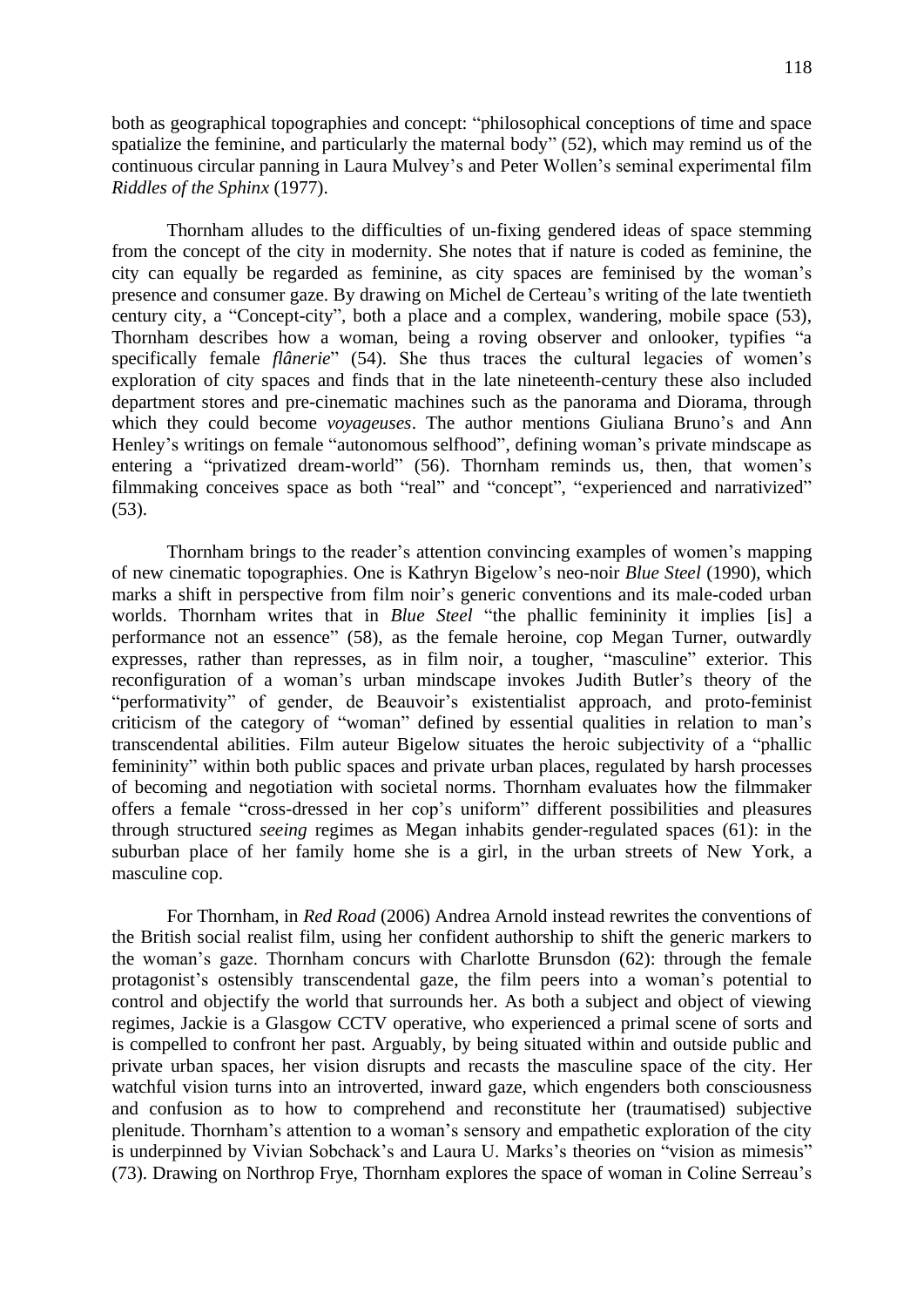*Chaos* (2001), which, in contrast to *Red Road*, is defined by her outward gaze, as her subjectivity interfaces between civilised urban places, the family home, and the wide-open seascape (80). This, in my mind, may echo with Celine Sciamma's *Portrait of a Lady on Fire* (2019) with the female protagonists' vision turning from restrictive social and family norms to the sea.

In the chapter titled "Interior Spaces", which seems to follow in natural succession, the central notion of women's subjectivity is connoted by mobility. Thornham mainly draws on the insightful writings of Elizabeth Grosz, Luce Irigaray and Dorothy Leland to ask how in cinematic spaces women move beyond an "internalized", private and homely "geography" (92). This chapter considers Grosz's theories on architecture, envisaging transformative possibilities for women's "movement across and within the places that at present enclose and fix them"; namely, the traditional family home (95). Well-chosen film examples set out contrasting thematic and critical approaches. The aesthetics of documentary realism and poetic symbolism in Samira Makhmalbaf's *At Five in the Afternoon* (*Panj é asr*, 2003) combine to present ruined spaces as an evocation of how women's passage across stringent social and urban structures is marked by circular time. While in Makhmalbaf's film women find "a space of liberation" in school, in Carol Morley's all-female environment *The Falling* (2015) and Jessica Hausner's hyper-romantic resolutions in *Amour Fou* (2014) closed interiors are irremediably overwhelming, causing women distress and insanity. This is where Thornham's book becomes less favourable to women.

Compared to the previous chapter, "Border Spaces" reinscribes the author's positive approach to women's spaces in cinema. By tracing the legacy of pre-cinematic media, she deploys the idea of the map traversed by female travellers as a metaphor to suggest that filmmaking is a spatially related activity; like drawing an imaginary cartography. She links women's contribution to creating a culture of pre-cinematic image projection and exhibition through their work with the magic lantern, moving panoramas and travelling lectures. The architecture of these exhibitions suggests how women may have perceived private and public space, mastering its border spaces both visually and physically through self-aware distance. Thornham persuasively draws on Tom Gunning's and Noel Burch's theories about the role of narrative frames and spectatorship in order to underpin women's work in a proto- and early cinematic world, in which they conveyed a perception of immersiveness and spatial depth, at times inducing disorientation (127). Also useful is Giuliana Bruno's testimony about the geographical map as a text with shifting positions, another metaphor for women's filmmaking, which over time has orchestrated the perception of filmic space as mobile and ever-changing (130). Consequently, Thornham conceives of women as both mastering space and being marginalised by its borders, often traversing impenetrable landscapes, or situated within its liminal spaces of transition. Claire Denis's *White Material* (2009) exemplifies this, as the French protagonist has resided for a long time in African territory and experiences life as an outsider.

This book is also evidence of how both real (social) and metaphorical narrative spaces—unravelling both on and offscreen—are crucial to contextualise female subjectivity, as Jane Campion's *The Piano* (1993), and Julie Dash's *Daughters of the Dust* (1991) exemplify. By exploring the latter film, Thornham perceptively engages with Manthia Diawara's perspective on Dash's new cultural space where Black women are placed in a liminal territory. The beach of Ibo Landing, one of the Sea Islands, functions as an imagined border space, which separates the lived experience of a multi-generational Black community from offscreen space, the constantly evoked future life in mainland America. The wide open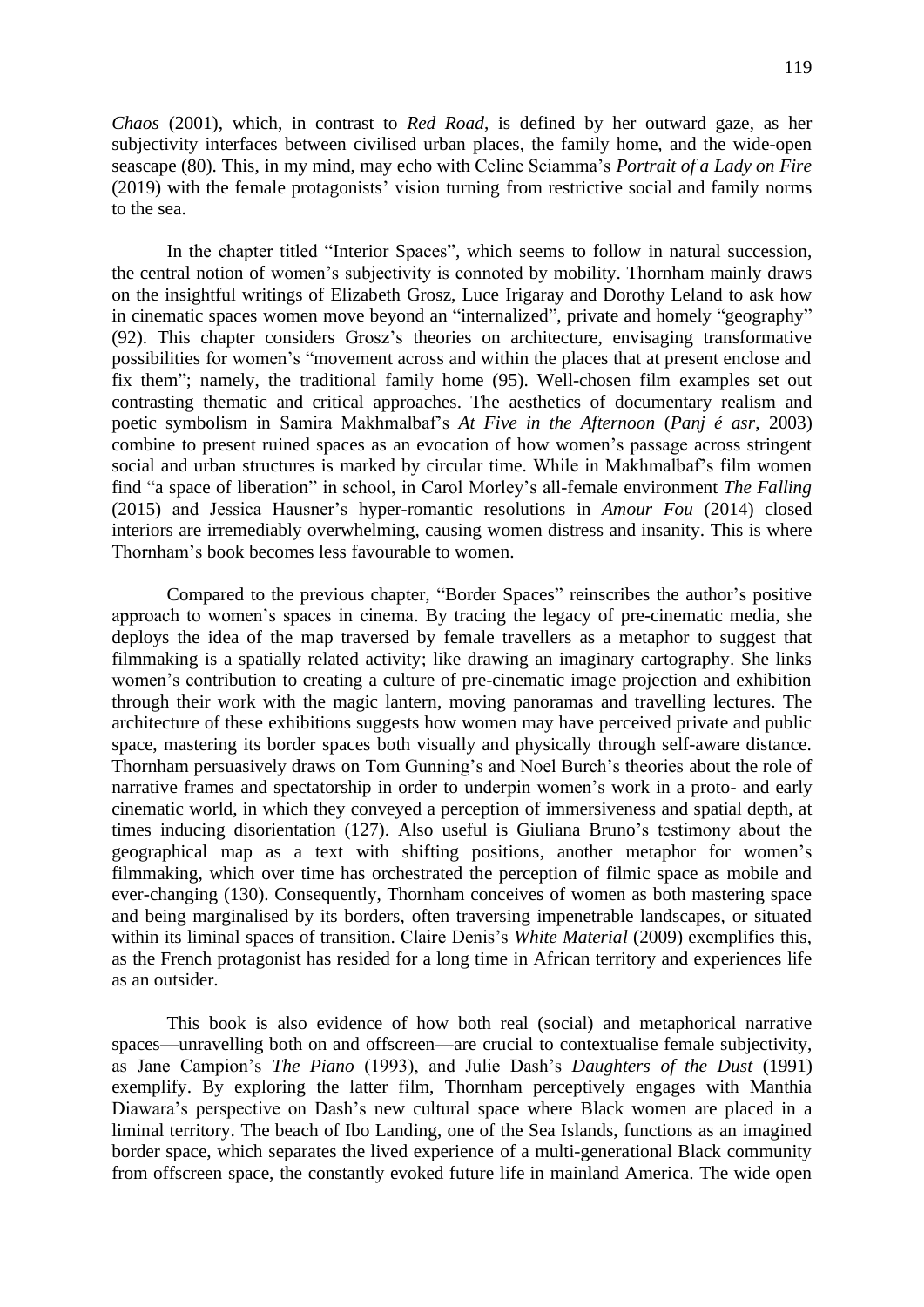seascape is the backdrop to the island's multi-layered cultural fabric which inspires the narrativized, spatial aesthetics of a mythical time on the island. Gloria Anzaldúa's definition of a border space as "at once the site of multiple occupation and colonization and a hybrid space of future possibilities" is particularly persuasive (151). Dash inscribes female subjectivity by drawing on Black American women's storytelling about the island being a place of resistance to slavery.

The analysis of women's filmmaking as provider of a discursive space for women's subjectivities continues with the chapter "Doubled Spaces: The Landscapes of Adaptation", in which Thornham constructively references Linda Hutcheon's notion of the palimpsest as the spatial metaphor for the haunting relationship of the original literary text to cinematic adaptation (159). Hence, Thornham refers to Seymour Chatman's perceptive analysis of the limitations of space of cinematic adaptations, through the example of Jean Renoir's *A Day in the Country* (1936), adapted from Guy de Maupassant's short story; as, for Chatman, the cinema is otherwise versed to describe the "interior" qualities of time (160). Arguably, the latter also create an aesthetic of diegetic space as, for Laura Mulvey, women's on-screen presence "tends to work against the development of a story-line, to freeze the flow of action in moments of erotic contemplation" (161). Thus, it could be argued instead that contemporary women filmmakers' doubled spaces entail (co-)authorship through the female protagonist, which suggests her compelling qualities to both halt and regulate the "interior" temporal qualities of diegetic space.

Thornham elicits female co-authorship in both literary and cinematic texts through the example of Marleen Gorris's *Mrs. Dalloway* (1997), in which the protagonist personifies Virginia Woolf's vision enmeshing of a personal and imaginary landscape. Thornham points us then towards the co-existence of authorial female subjectivities through the "autobiographical I" of Janet Frame's storytelling mode, which inspires and guides Jane Campion in her film *An Angel at my Table* (1990). Both authors interweave their female protagonists' perspectives throughout spaces and places designed by societal norms. Here, Thornham cites Muriel Andrin, who points out how Campion creates a "breathing space" (182), partly fictional and partly autobiographical.

In conclusion, Thornham's *Spaces of Women's Cinema* exemplifies an inspiring epistemological journey throughout a heterogeneous, spatialised and narrativised cultural map, which attests to growing scholarship in historiographical and authorial approaches to women's filmmaking. In seeking to identify women's innovative, discursive subject position, through a mostly persuasive selection of films, Thornham has clearly provided an interdisciplinary approach and very engaging insights into ideas of space, place and genre in contemporary women's cinema.

## **References**

*Amour Fou*. Directed by Jessica Hausner, Coop99 Filmproduktion, 2014.

*An Angel at my Table*. Directed by Jane Campion, Hibiscus Films, 1990.

*The Ballad of Little Jo*. Directed by Maggie Greenwald, Joco, 1993.